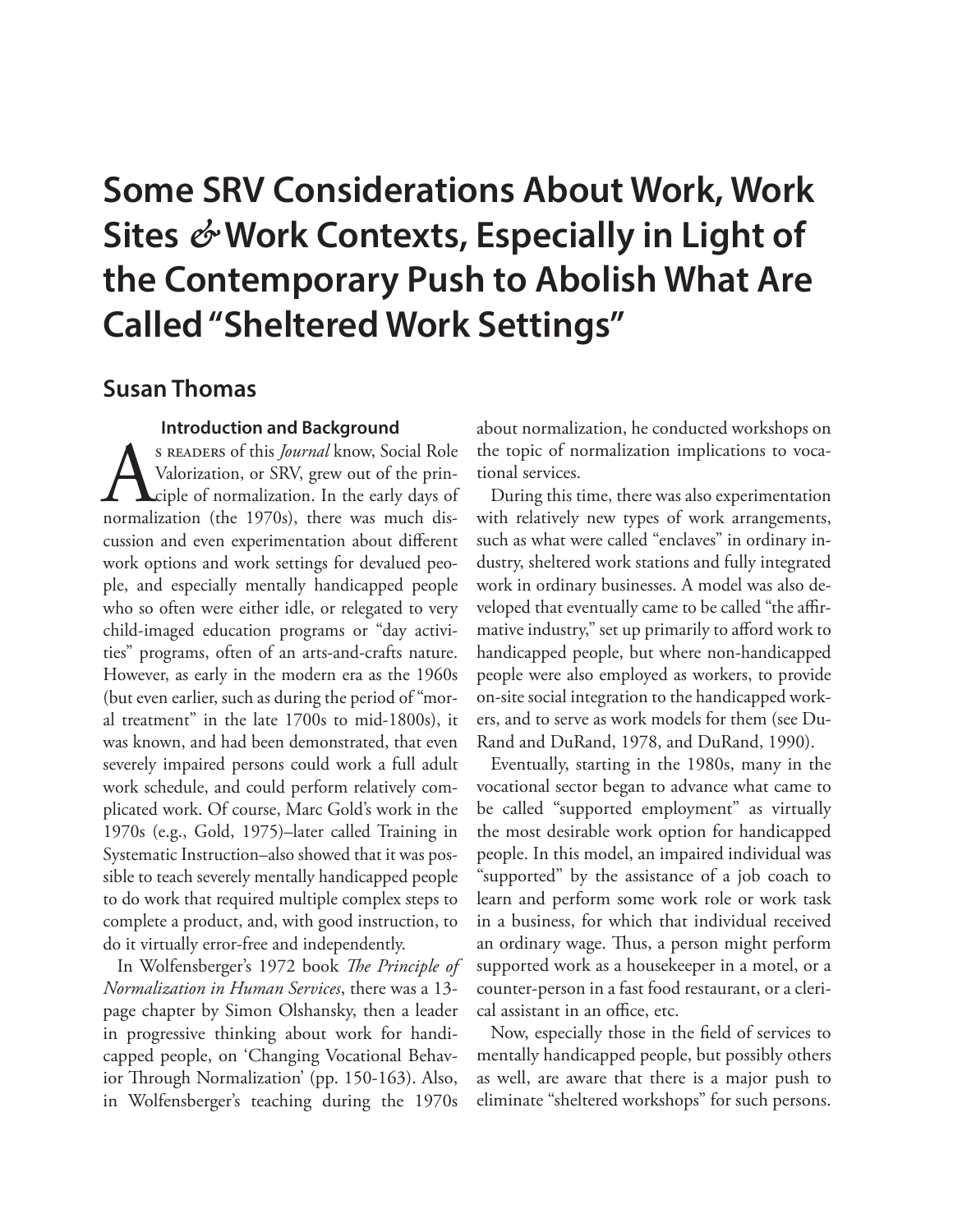"Sheltered workshop" is the classification for establishments in which handicapped people work under special exemptions about wages that do not apply to ordinary businesses. Typically, what makes such an establishment a "workshop" is that the handicapped people are gathered together in one place to work. Often, though not always, the work at such settings has involved short-term contracts, and the hours of work may vary–sometimes full-day and full week, sometimes only partday and for a few days per week. (However, it should be noted that these practices, though not uncommon, are not an **inherent** part of sheltered work; what is inherent is the wage exemption.) This push for abolition of sheltered workshops is largely driven by an ideology that people have a right not to be segregated, and that if they do work, they have a right to an open-market wage or minimum wage–and that sheltered workshops violate these rights.

I have mentioned this development a few times in my regular "SRV News and Reviews" columns in this *Journal* (e.g., in 2014 and 2016), and have included in those columns numerous items on work arrangements for handicapped people. Also, two items published in the December 2009 issue (vol. 4, number 2) of this *Journal* touched on the topic (Sandys, 2009; and Wolfensberger and Thomas, 2009).

 Now, in light of both this historical background and this contemporary push, I thought it would be useful to recapitulate here some general considerations derived from Social Role Valorization about work, along with some of the earlier normalization teaching (I am indebted to Joe Osburn for assistance in recovering this), and to tie this to conceptualizing, setting up and evaluating work arrangements for people of devalued status, and especially for those with either physical and/or mental impairments. At least some readers might find in this material "nothing new," and I am not proposing this as anything like the definitive SRV document on work, but it may nonetheless be helpful to have many considerations pulled together in one item.

Readers might think of this as a companion piece to the aforementioned two earlier (Dec. 2009) *Journal* articles–see references at the end.

## **The Importance of the Work Role for Adults in Our Society, and Indeed in Most Societies Ever**

 $\prod_{\text{is a}}$ T IS A FUNDAMENTAL PREMISE of SRV that it is through valued roles that people usually gain access to the good things of life. And it is a historical fact that one of the most common and biggest valued roles for adults in any society anywhere at any time is some form of work role. What are some of the good things that a work role for adults can gain for a worker, or at least enable the worker to gain access to? Things such as: income, benefits and even "perks;" a way of contributing meaningfully to society; learning and developing such things as discipline, focus, concentration, mastery (of a task or skill) and other kinds of competencies such as cooperating and getting along with others; making and developing relationships; gaining value in the eyes of others, perhaps even prestige and recognition; establishing an identity; having and enacting a sense of purpose in life; gaining satisfaction and a sense of fulfillment; a "career;" preventing destructive idleness, and giving consistency and structure to one's life; and self-esteem.

In addition, the income from work may be a major way, or even the primary way, that people obtain such necessities of life as food, shelter and clothing, though people may also or instead receive some other type of income, such as a regular government subsidy.

There are many, many types of valued work arrangements in our culture. They include full-time and part-time work, seasonal work and "oddjobs," daytime work and nighttime work, on-thejob training, apprenticeships and internships, vocational training in high school or a technical or business school, and at community college. There is also self-employment. The work that is carried out may be of a profession, a craft, skilled labor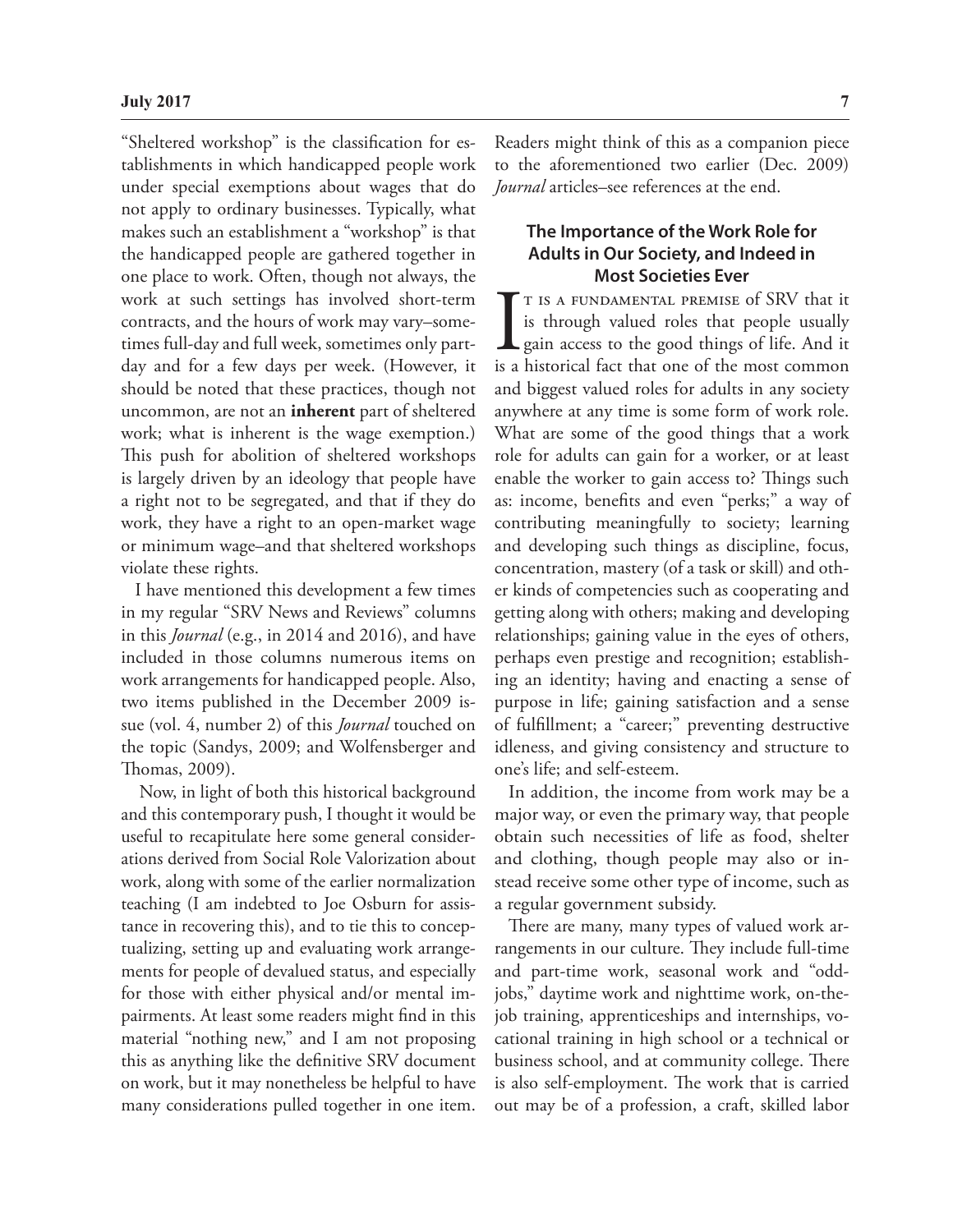and unskilled labor, and of course there is the work that is done "at home" and to "make" a home, that is, homemaking. Some work roles may be enacted under a relaxation of the standard requirements, as when someone is ill and cannot work as many hours as usual, or when someone does some work at an office and some from home, as in the case of illness or when a child is newly born.

Until very recently, it used to be the social expectation and the norm that adults would engage in full-time work. Now, these expectations are changing to include full-time schooling (what may be called "adult education"), a mix of parttime work and part-time schooling, and pursuit of an avocation such as a hobby that can be a fulltime career.

## **Wolfensberger's Earlier Normalization Teaching About Work for Devalued Adults in Our Society**

T LEAST THE TEACHING on normalization that was done by Wolfensberger<br>and his students emphasized the following elements regarding work for devalued adults tion that was done by Wolfensberger and his students emphasized the followin our society.

**Work settings** are as normative as possible, safe, dignified, but at the same time not overprotective; located in neighborhoods and areas that are associated with and imaged as work locales; and, like all other settings for valued people, with both exteriors and interiors that are age- and culture-appropriate, beautiful, comfortable. The site also affords some social contacts–for instance, it is not isolated, and there are resources nearby where social interaction can take place. At the same time, locations where there already exist congregations of devalued people or human services to such people are avoided.

**Getting to the work site** provides skill development to workers (for example, learning the bus schedule, how to transfer between buses, how to buy bus or subway tokens, etc.), but balanced with reasonable ease of access to the site.

**Work tasks** have enough variety so as to minimize boredom.

The **product of the work** is socially worthwhile and not immoral, and marketable at competitive prices, based on its quality or the demand for it, not based on appeals to pity or charity.

The **work itself**–the activity, the tools employed–is competency-enhancing, provides opportunities for workers to develop talents and to advance (be "promoted," achieve an increase in wages), and makes high but realistic demands for workers to learn and practice discipline, discretion, even caution. The schedule is an adult one, such as seven or more hours per day, five days a week, with times for coffee breaks, with three or four weeks' vacation, etc., depending on prevailing cultural norms. The work offers a decent wage, and has earning potential now and in the future. Pay reflects performance on the job, and funding for the program comes from sources that are not deviancy-imaging.

Early on, Wolfensberger also taught that employment should be a right. (However, as his thinking changed to separate issues or claims for "rights" from normalization and later SRV, I think it likely that his thinking that employment should be a right would also have changed. More on this later).

**Both the work product, and the work of producing it**, have an adult, dignified and valued image.

There should be an enjoyable **work atmosphere**, with good morale, that affords social contacts, and where people who already know the job and can act as models are skilled and project a valued image.

Further, the **workers would be called** workers, employees, or staff, or perhaps even a specific work role name or title–cashier, welder, inventory specialist, etc., not trainees or clients; and management and supervisory staff have a business or industrial identity, rather than a counseling, educational, medical or rehab identity.

Work **training** programs specifically are longterm or open-ended but not static, and with no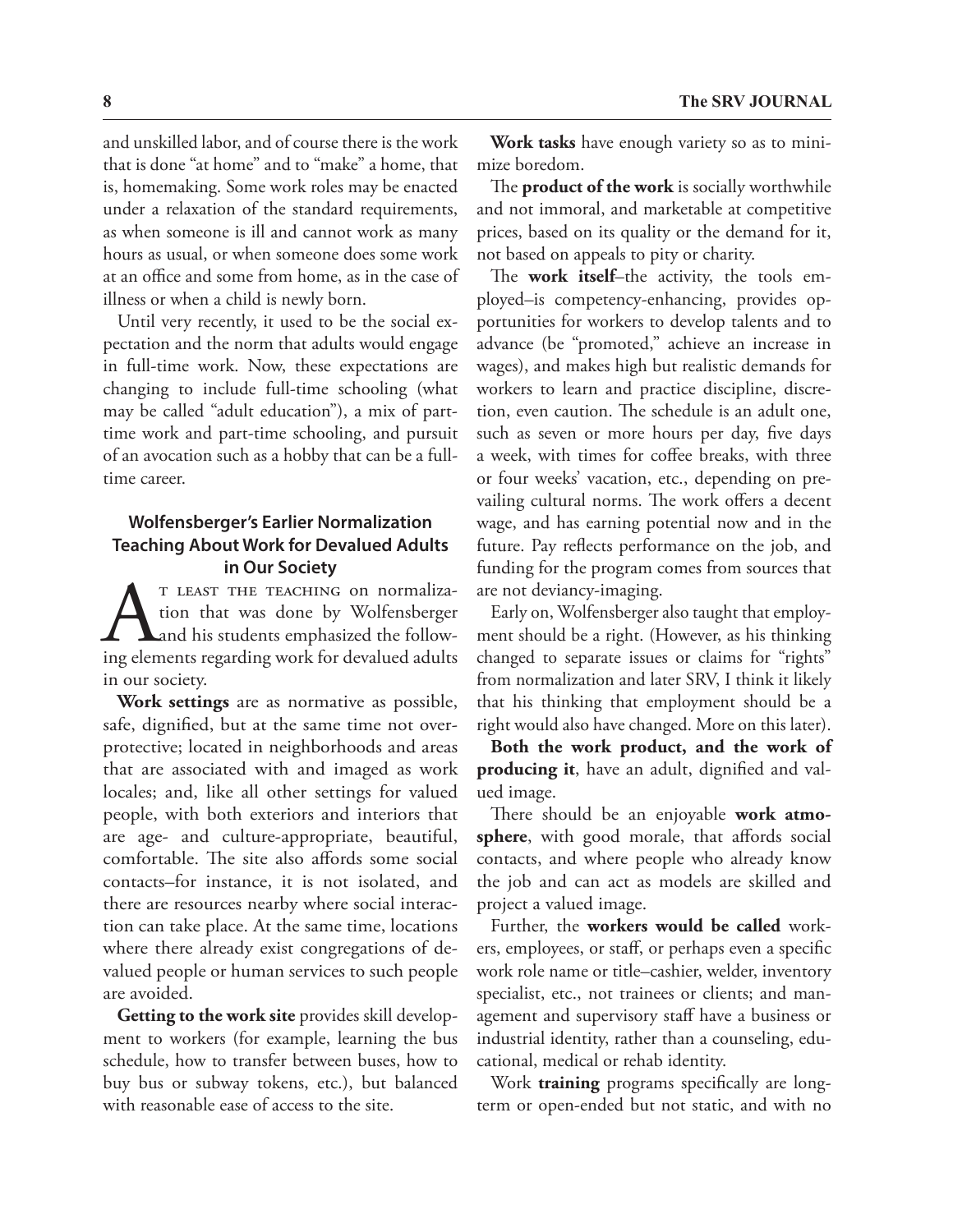assumption that people will be there permanently. Work experience that is part of career exploration would be "hands on," for example, done alongside a real worker in an industry, craft, etc.; would take place in a realistic setting; and would allow the individual to evaluate his own potential and performance in a possible career, and lead to actual vocational choice.

As to **special accommodations or arrangements** that would be helpful for specific handicapped persons, some may need help with transportation and other skills/competencies that will affect their ability to carry out the job, such as grooming, bathing and dressing. Some people may not be able to work full-time (perhaps due to impairments in health or strength), or in certain environments (such as ones that are noisy, or involve much travel). For some people, there will need to be management of behavior that is disruptive of either their own work or that of others.

### **Some SRV Comments on this Normalization Teaching**

Y AND LARGE, the features mentioned above for normalizing work arrangements for devalued people would be consistent with SRV. Two possible exceptions are employment as a right, as noted; and that the work product is not immoral, the reason being that SRV is restricted to the empirically-grounded, and is phrased in terms of "if this, then that." So, it would be more consistent with SRV to say, "**If** the work product is perceived as immoral, or carries images of immorality, **then** this will be tainting of those who produce the product. And if they are already at image-risk, this constitutes a serious risk to their social valuation." Further, as regards work as a right, SRV would say that **if** any rights associated with a particular work role are withheld from devalued people who hold that role, **then** that is image-demeaning to them (and possibly competency-demeaning as well); and that **if** a social body such as a state declared that having a job, or having a paying job, were a right, **then** devalued people would once again be image-impaired if that right were not granted to them too.

As to the remainder, SRV would phrase these criteria in terms of how they contribute to imageand competency-enhancement, and how they strengthen a person's occupancy of the valued role of worker, or even of a very specific valued work role such as brick-layer, teacher, librarian, sales rep, etc.

Note that there are multiple categories of considerations about desirable work for devalued people: its location, access to it, the work itself and the work product, the work atmosphere, the image and competencies of fellow workers, and so forth. And within each category there are multiple considerations. Thus, once again, I encourage readers to think about **all** these criteria in pursuing work or setting up work arrangements for devalued people, and not to reduce their analyses and judgments about possible arrangements to a simple-minded (and unrealistic) basis along the lines of "segregated, bad, not segregated, good," or "paying minimum wage or better, good, paying less than minimum wage, bad," or "paid work, good, unpaid work, bad." After all, there are different degrees of segregation–isolated segregation in which the segregated persons are far away from valued people, and un-isolated segregation in which the segregated persons are close to or even in the midst of valued people; segregation with hundreds of other devalued people, and segregation with only a few such persons–or possibly even congregation with only a few such persons but not a segregated congregation; segregation in a setting with very bad image features, and segregation in a setting with enhancing image features–and for each of these, there is a range of gradations between each pole.

There are also jobs that pay a good wage, but only offer a few hours of work per week; there are jobs that do not pay a very good wage, but offer almost full-time work–and where the work provides a lot of opportunities for social integration as well; there are even jobs that pay nothing, vol-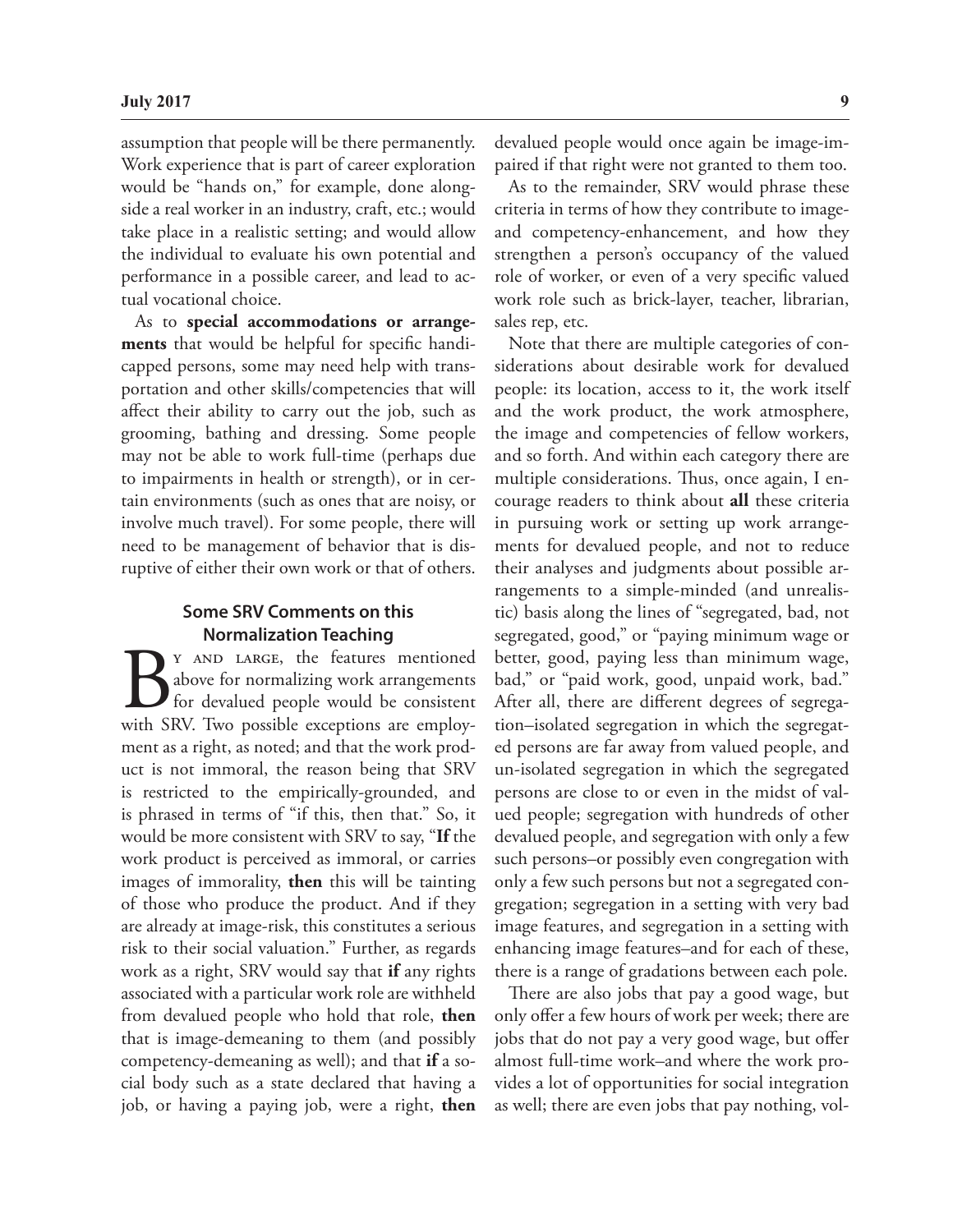unteer work, but where the work is competencyenhancing, socially integrative, and where hardly any observers are aware that the job does not provide income to the worker–and once again, there are many further gradations or combinations of criteria among these.

And there are many more dimensions besides the degree of segregation, and the amount of pay, if any, attached to a particular work arrangement that have a bearing on how role-valorizing the work is.

## **Additional Considerations**

N ADDITIONAL CONSIDERATION that bears<br>on decisions as to what kinds of work arrangements to promote or support for devalued people is this. on decisions as to what kinds of work arrangements to promote or support for devalued people is this.

It is not always possible to achieve the ideal arrangement for a specific person or class, but even less-than-ideal arrangements can be defensible because the role-valorizing benefits they bring are greater than any role-degrading costs. Yet in pursuit of an arrangement that is closer to a role-valorization ideal, a viable, defensible arrangement may be thrown out simply because it is less-than-ideal, even though what is offered or promoted in its place is actually worse in terms of role-degradation.

One contributor to this reality is that the economic paradigm of our society has undergone a huge shift, from traditional types of work–manufacturing and other labor-intensive work–to service work and computer technology-based work. This shift has put even many non-handicapped people out of employment, let alone handicapped ones. It is therefore simply unrealistic to act as if getting rid of sheltered work settings for devalued people will result in their being employed in ordinary work settings. Instead, it is almost inevitable that at present, if–more likely, when–sheltered workshops are eliminated, the vast majority of impaired people are not going to end up in better work arrangements, because these are simply not going to be available for them. Rather, they are very likely to end up in "day programs" of various types–day

habilitation," day activities–in which idleness, artsand-crafts, childish activities, even purposeless and random activity such as mall-walking or going for car drives, will occupy their time.

#### **Conclusion**

Because SRV orients us to the many contributors and dimensions to any role, it can help us broaden our minds, our thinking and our imagination about possible work arrangements for devalued people, rather than painting us (and the devalued people we serve) into a one-size-fits-all corner.  $\infty$ 

#### **References**

DuRand, L. *&* DuRand, J. (1978). *The affirmative industry.* St. Paul, MN: Minnesota Diversified Industries.

DuRand, J. (1990). *The affirmative enterprise*. St. Paul, MN: Minnesota Diversified Industries.

Gold, M. (1975). *Marc Gold: Did I say that? Articles and commentary on the Try Another Way system.* Champaign, IL: Research Press.

Sandys, J. (2009). "It does my heart good:" How employers perceive supported employees. *The SRV Journal, 4*(2), 18-32.

Wolfensberger, W. (1972). T*he principle of normalization in human services.* Downsview, ON, Canada: National Institute on Mental Retardation.

Wolfensberger, W. *&* Thomas, S. (2009). Some thoughts on the role-valorizing merits of valued paid and unpaid activities. *The SRV Journal, 4*(2), 12-18.

*Susan Thomas is the Training Coordinator for the Training Institute for Human Service Planning, Leadership & Change Agentry, Syracuse University, Syracuse, NY, USA. She is the co-author of PASSING.*

#### **The citation for this article is**

Thomas, S. (2017). Some SRV considerations about work, work sites  $\mathcal O$  work contexts, especially in light of the contemporary push to abolish what are called "sheltered work settings." *The SRV Journal, 12*(1)*,* 6–10.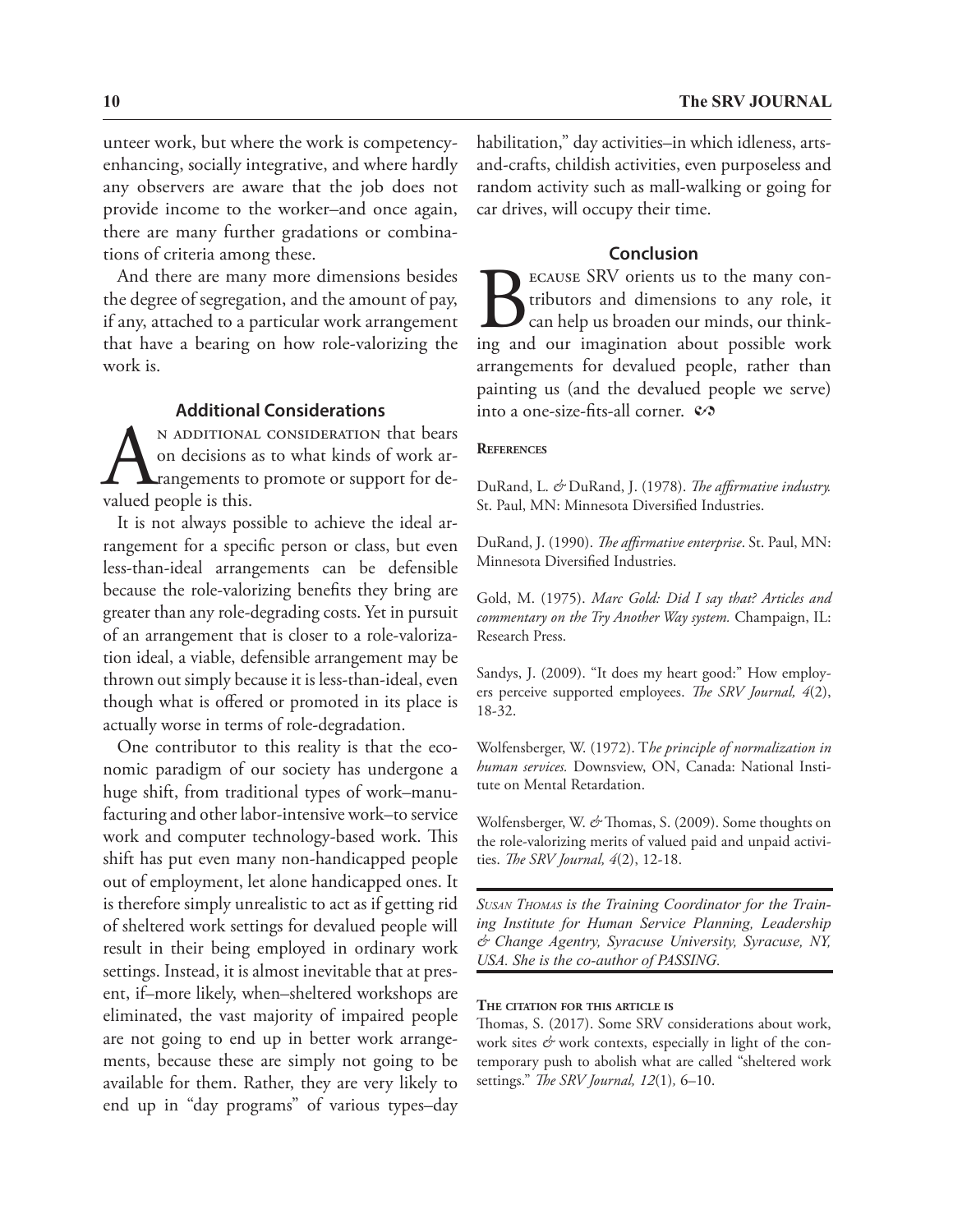# **Learning from Our History: Raising the Bar for Employment Possibilities**

## **Milt Tyree**

EDITOR'S NOTE: This article provides an insightful *commentary upon the previous article by Susan Thomas. In light of the importance of the topics raised by Thomas, we asked Milt Tyree, who combines expertise & experience in both employment & SRV, to reflect upon the article by Thomas. We are grateful to Milt for sharing his thoughts.*

USAN THOMAS' PAPER raises important issues<br>for a field that is struggling to understand,<br>articulate and take action regarding what is<br>important about employment services for people for a field that is struggling to understand, articulate and take action regarding what is important about employment services for people with disabilities. Foundational to moving forward is understanding our history and what has been learned along the way. Too many decisions are based on things legislated, regulated and mandated without a willingness to wrestle with the complexities of social devaluation and principles for its address.

Social Role Valorization (SRV) theory provides a needed level of sophistication for parsing intricate issues, including an analysis of the likely benefits, costs or tradeoffs when proceeding with particular employment models or approaches. As noted in Thomas' article, in the absence of the kind of analysis that SRV offers, it's possible for one program characteristic, evaluated on a superficial level, to become everything–an on/off switch for a "good program" versus a "bad program."

Another consequence of insufficient historical understanding and principled analysis is that program design elements proven to have limitations will be celebrated as new and innovative while duplicating the same problems of old. For example, since the sheltered workshops of the 1950s, there's been a powerful belief and emphasis that workshops, work activity centers and enclaves (less so with affirmative industries) establish personal "readiness" for everyday typical employment (Bellamy, Rhodes, Bourbeau *&* Mank, 1986; McLoughlin, Garner *&* Callahan, 1987). Despite opposing study findings going back to the 1980s, it is a popular notion that persists (Bellamy *et al*., 1986; Inge, Wehman, Revell, Erickson, Butterworth *&* Gilmore, 2009; Zafar, Golden *&* Schrader, 2012). Interestingly, little surprise or disappointment is expressed when most people do not "get ready" and leave the workshop. And it's often said that the workshop clients want to stay anyway. SRV theory is helpful in examining and understanding what's happening here: the complexity of the unconscious mind feeds people's beliefs that something is true despite evidence to the contrary; role expectancies and role circularity result in people becoming powerfully socialized into the sheltered workshop client role and then "choosing" this; lacking the power of good instruction and other benefits described in SRV's developmental model perpetuates the belief that certain people are incapable of learning, essentially blaming the learner (Gold, 1980a, 1980b). All of this exacerbates wounding experiences; life circumstances are defined by people's disabilities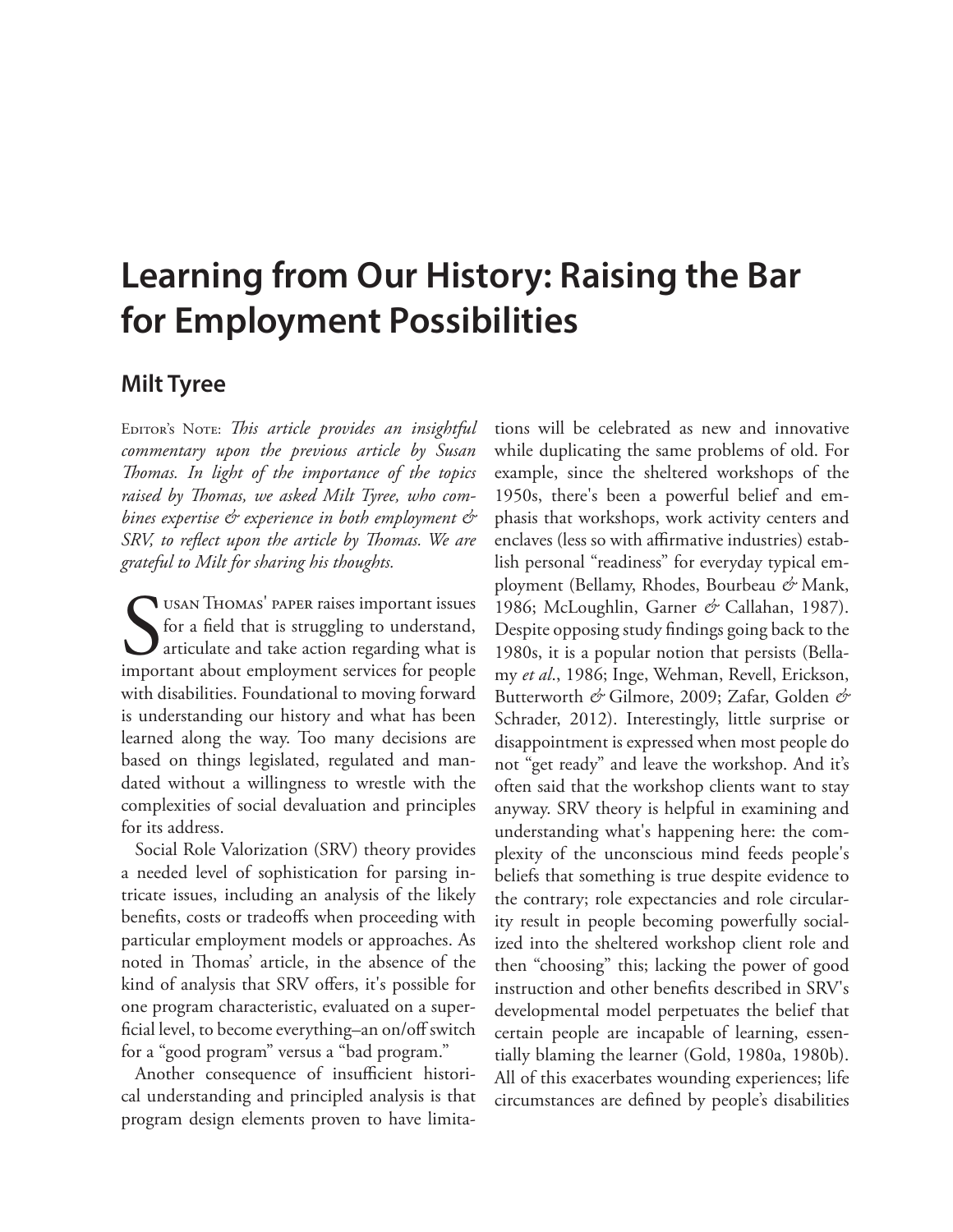in terms of whom they will know, where they will go, and life opportunities afforded and denied.

These same "getting ready by grouping devalued people together" assumptions endure in 21st century employment programs. The widely popularized and replicated Walgreens and Project SEARCH models establish *de facto* sheltered workshops or special education classrooms within participating businesses (Tyree, 2012). There's even a special "training hotel" for people with disabilities, jointly developed through the Arc and Marriott. These celebrated models are rooted in a discredited readiness theory while ignoring the culturally valued analogue (CVA) and the positive influence of imitating and modeling skilled workers, and while placing "trainees" in a socially stigmatizing environment with limited access to better instruction. The conservatism corollary to SRV informs about the need to reduce, prevent and compensate for disadvantages faced by socially devalued people. But instead, we have much-hyped disability employment models that unnecessarily place stumbling blocks in people's paths. In other words, the benefits are celebrated (positive employment results for some) without examining the shortfalls for others, and without any analysis of what could be better (even very easily) for everyone served. It's another example of people's (often unconscious) motivations, program history, and competing loyalties that result in settling on behalf of others.

To be fair, exaggerations and hyperbole continue to swirl around newer and contemporary employment practices. For instance, some believe that "customized employment" is "the answer." Nonetheless, much has been learned over the last several decades. Refining of the "job coach" model of the early 1980s has resulted in increased understanding and improvements in two significant areas complementary to SRV:

1) *Job fit.* Devoting time to explore personal talents, purpose, contribution, and finding out how these personal attributes intersect with employer needs (Callahan, Shumpert *&* Condon, 2009; 2013).

2) *Job support*. Studying new employee instruction within a business, and then honoring these ways to the fullest extent possible, consistent with the CVA (Callahan & Garner, 1997). Unfortunately, these advancements in understanding are not widely practiced, and thus many programs are sticking with the dated, vastly inferior "job coach" practices (Migliore, Hall, Butterworth *&* Winsor, 2010; Griffin, 2011). Indeed, old ideas die hard.

It may be argued that, for a variety of reasons, personalized employment planning and supports can't be accomplished for everyone. Three primary considerations are as follows:

1) *Naming compromises.* Recently, I heard a supported employment presenter exclaim, "Everybody should have Project SEARCH!" A more accurate explanation could have been that Project SEARCH has been helpful for some youth getting positive work experience and landing good jobs, and that it voices high expectations for workers with disabilities being contributing members of society. But there are also limitations, in that it screens out students lacking certain prerequisite skills or having certain disabilities, which could unfairly lead to the interpretation that good employment is out of the picture for them. Or, one could explain that Project SEARCH has the limitation of predetermining that students could not benefit from the kinds of business instruction typically provided and instead imposes classroom training on all students within the participating businesses–practices certain to result in at least some compromise of students' image and competency. Likewise, those affiliated with a sheltered workshop program may say that they lack the infrastructure or desire to support integrated work, but they do their best to seek a variety of work that's fitting for as many people as possible regarding challenge and interest.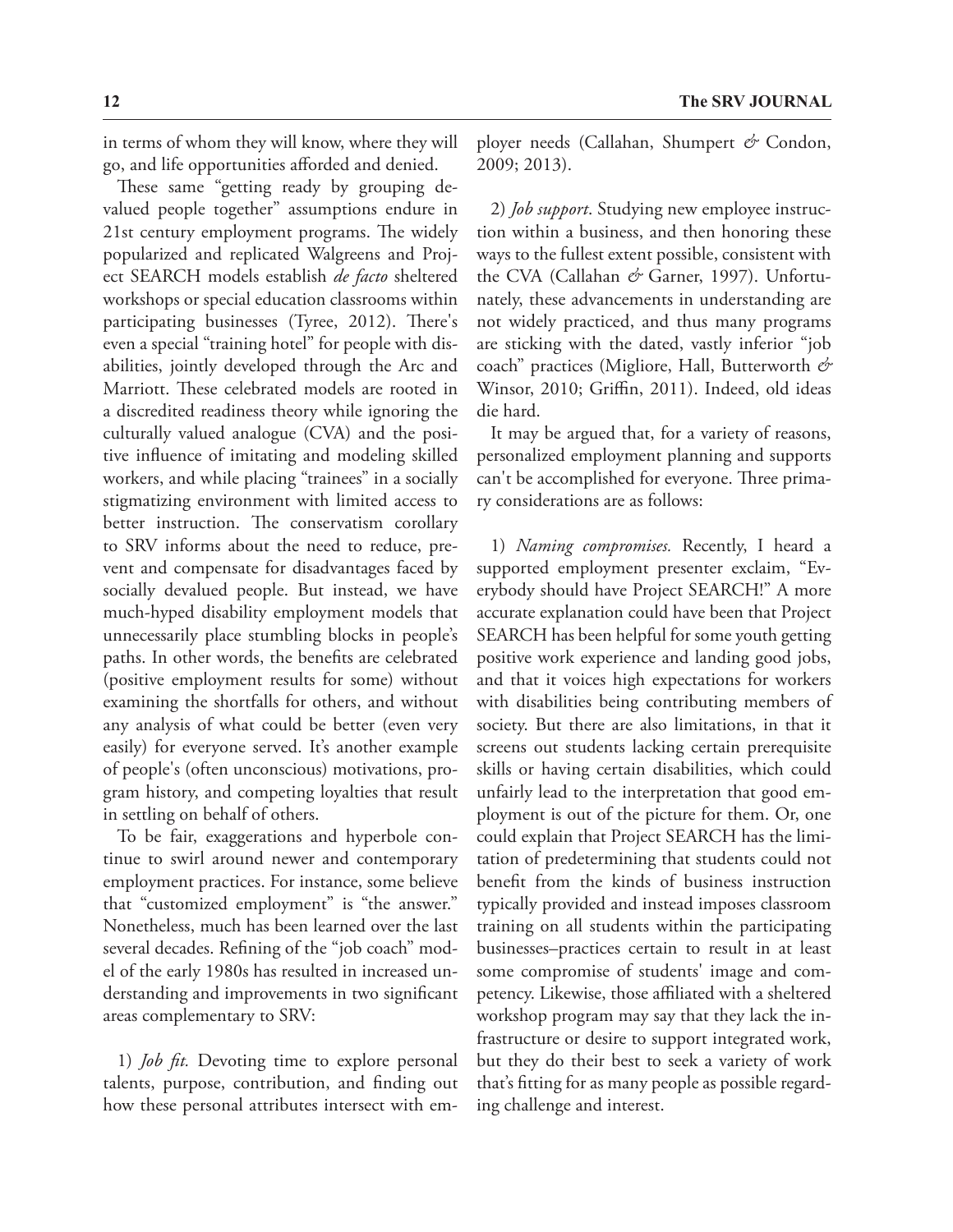2) *Avoiding, as much as possible, employment services entanglement in the Post-Primary Production (PPP) economy.* Wolf Wolfensberger and John McKnight cautioned about late 20th century labor/economic shifts from primary production work (mining, manufacturing and farming) to service industry work, resulting in ordinary aspects of everyday life becoming professionalized and formalized as a way of propping up the economy (Wolfensberger *&* Thomas, 1994; McKnight, 1984). This circumstance increases the risks of commoditization of socially devalued people, of deepening the identity of "service client," and of amplifying social distancing. The PPP economy collides with potential benefits of SRV's understanding of interpersonal identification–furthering ways of improving approachability of socially valued and devalued people with one another, emphasizing commonalities, fostering possibilities of mutuality, reciprocity, shared responsibility and contribution. Related to these shared potential understandings among citizens, opposing the PPP economy, it may be said that responses developed solely within human services will necessarily be incomplete, because the problem of idleness and life-wasting of people with disabilities is ultimately a community problem–one that requires a partnership involving people with disabilities, service providers, business owners and other interested citizens. Examples include Alberta's Rotary Employment Partnership and Utah's Pathways to Careers.

3) *Determining opportunity costs when developing new initiatives.* During a time when it's deemed infeasible to offer personalized supports for everyone, care needs to be taken to avoid unwittingly establishing more of the same problems. That is, if time, energy, and resources are going to be devoted to a program design that's known to be unsound, then the same time, energy and resources will not be available for more desirable alternatives.

Susan Thomas correctly states that one size does not fit all. Shallow analyses of complicated issues will miss the point. All employment efforts will

have benefits, shortcomings and tradeoffs. It is our job to understand which is which, why this is so, and to discuss with other partners and then discern the best option for proceeding.  $\mathcal{P}$ 

#### **References**

Bellamy, G.T., Rhodes, L.E., Bourbeau, P.E. *&* Mank, D.M. (1986). Mental retardation services in sheltered workshops and day activity programs: Consumer benefits and policy alternatives. In F.R. Rusch (Ed.), *Competitive employment issues and strategies*. Baltimore: Paul H. Brookes Publishing Co., 257-271.

Callahan, M. *&* Garner, J.B. (1997). *Keys to the workplace: Skills and supports for people with disabilities*. Baltimore: Paul H. Brookes Publishing Co.

Callahan, M., Shumpert, N. *&* Condon, E. (2009). *Discovery: Charting the course to employment.* Gautier, MS: Marc Gold & Associates.

Callahan, M., Shumpert, N. *&* Condon, E. (2013). *The customized plan for employment: Developing a blueprint for customized job development.* Gautier, MS: Marc Gold *&* Associates.

Gold, M.W. (1980a). *Did I say that?: Articles and commentary on the 'Try Another Way System.'* Champaign, IL: Research Press.

Gold, M.W. (1980b). *Try another way: Training Manual.*  Champaign, IL: Research Press.

Griffin, C. (2011). National job development survey results: Time to think outside the box store. Unpublished manuscript.

Inge K.J., Wehman, P., Revell, G., Erickson, D., Butterworth, J. *&* Gilmore, D. (2009). Survey results from a national survey of community rehabilitation providers holding special wage certificates. *Journal of Vocational Rehabilitation, 30,* 67–85.

McKnight, J.L. (1984). "John Deere and the bereavement counselor." Fourth Annual E.F. Schumacher Lectures, New Haven, CT.

McLoughlin, C.S., Garner, J.B. *&* Callahan, M. (1987). *Getting employed, staying employed: Job development and training for persons with severe handicaps*. Baltimore: Paul H. Brookes Publishing Co.